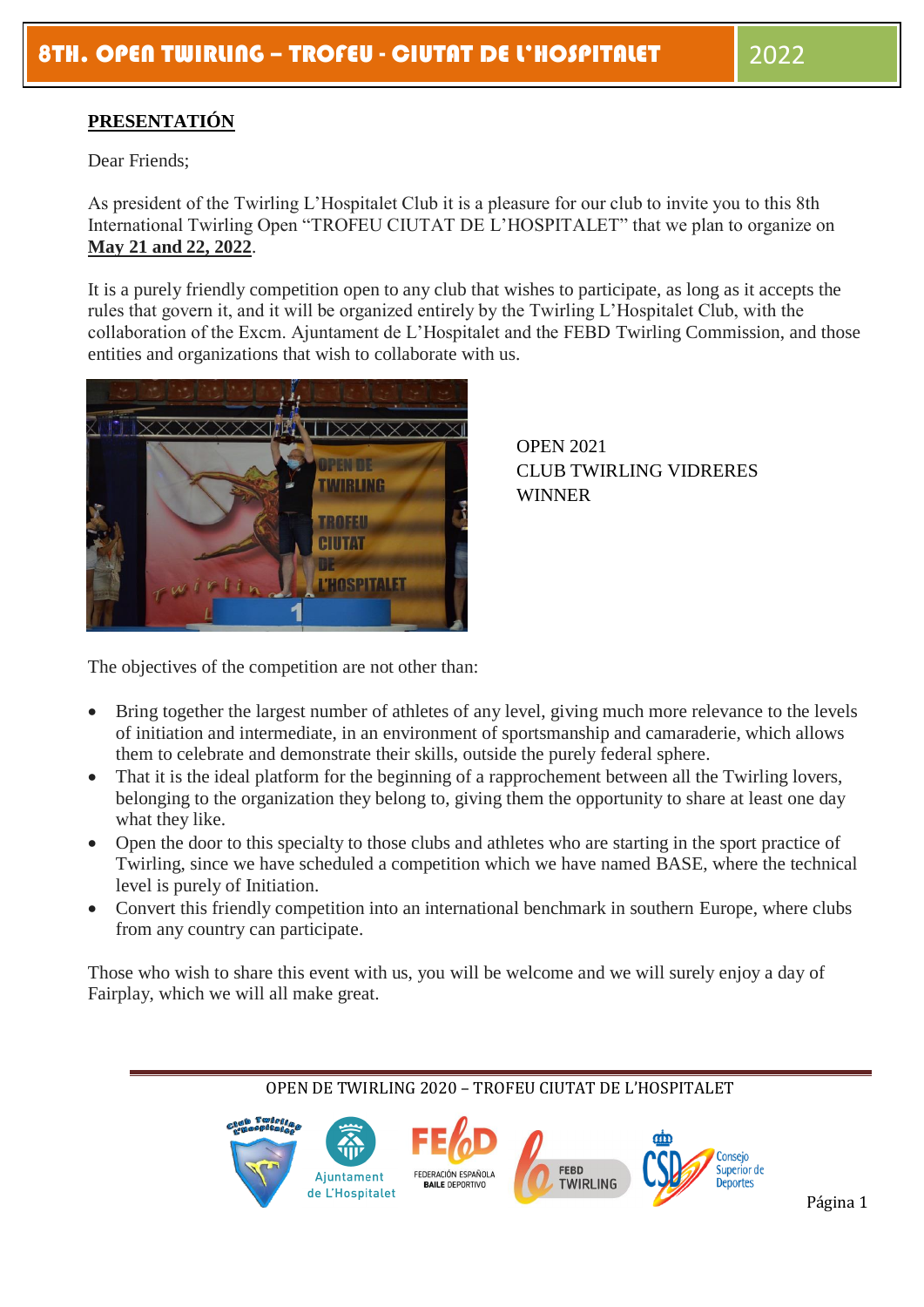# **1. GENERALITIES**

This Open Open, will be governed in general by the rules and competition code of the Twirling Commission of the FEBD (SAME WBTF).

Those clubs that are interested in taking part in it and do not have this Code, may request it by e-mail to the organization. However there are some variations that we detail below.

Registration must be completed and returned before **March , 30th** the deadline for registration, at: [clubtwirlinghospitalet@hotmail.com](mailto:clubtwirlinghospitalet@hotmail.com)

Those clubs that wish to participate, should send along with the inscriptions some information of the club:

- Foundation year
- Name of the president
- Full club photo

All the registered clubs will receive 3 free passes, which will be distributed as each one considers opportune.

The organization will prepare a magazine - program to publicize the event. Participating clubs will receive 5 units of the magazine - program for free.

During the competition the facility will have a bar-restaurant service (soon you will all receive more information)

All participants will receive a badge, which they must carry with them for the duration of the competition, 1 Badge .



Each club will receive 2 extra credentials (President + Coach) Clubs may request more extra passes, if they wish, but they must pay  $\epsilon$  15 for each extra pass.

#### Conseio Superior de FEBD FEDERACIÓN ESPAÑOLA Ajuntament **TWIRLING Deportes** BAILE DEPORTIVE Página 2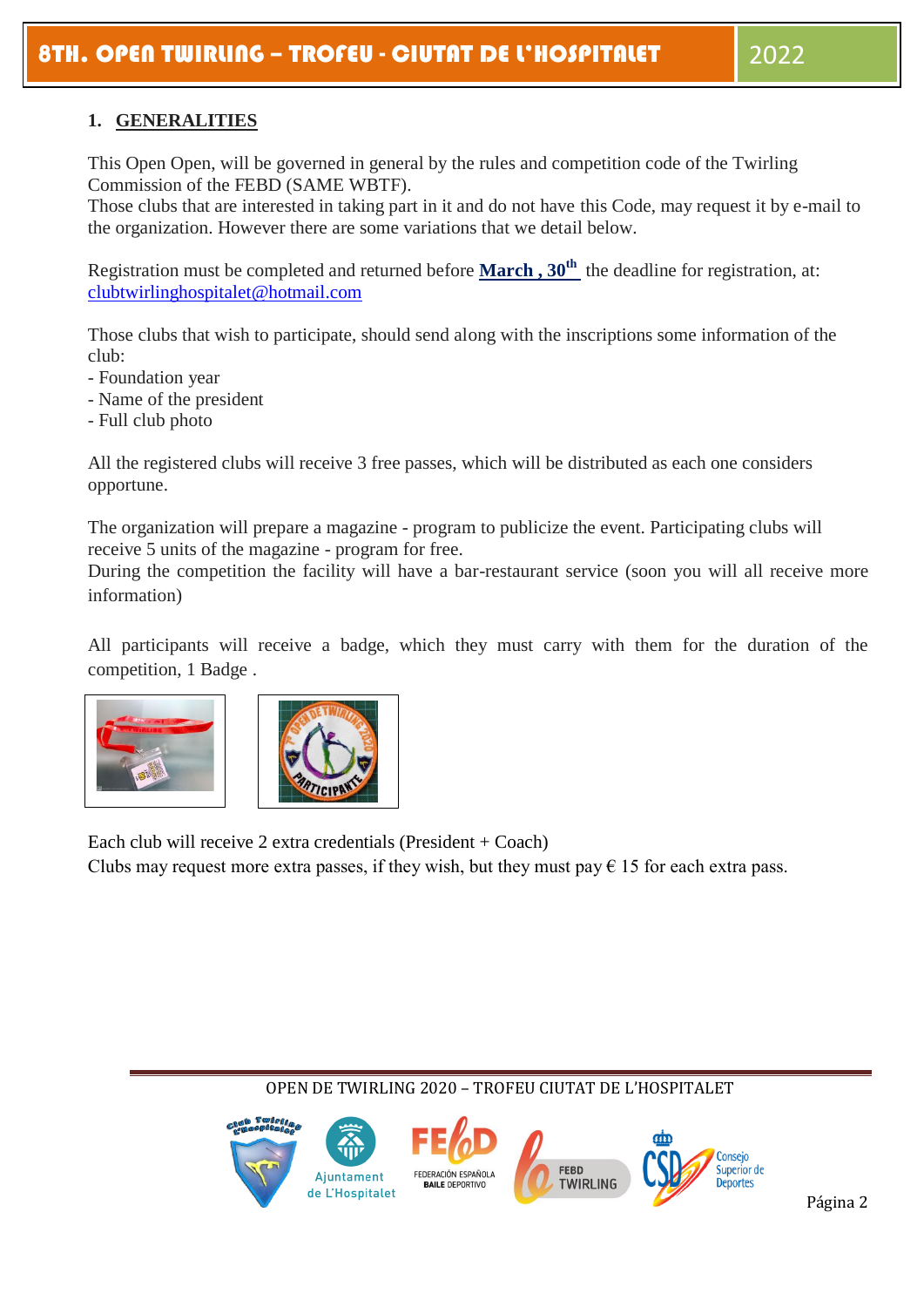#### 1.1 INSCRIPTIÓN FEES

Each registered participant must pay a registration fee of **15€. (not per exercise, but per registered athlete)**

Registration fees must be paid by bank transfer before **April 15th. 2022** When making the transfer, please indicate the name of your club

#### **Account number:**

Beneficiary: CLUB TWIRLING L'HOSPITALET

#### **CAIXABANK IBAN: ES92-2100-1150-8601-0121-5780**

#### 1.2 BROADCAST VIA STREAMING

Thanks to the agreement that the FEBD has with the digital platform **LaLiga Sports TV**, we are negotiating the streaming broadcast of the entire competition through said platform, which will be a great promotion of our discipline both nationally and internationally.

# **Con LaLiaa** SportsT

<https://www.laligasportstv.com/>

#### 1.3 PLACE OF COMPETITION

The competition will take place on Monday **May 21th. and 22th 2022** in the COMPLEX ESPORTIU L'HOSPITALET NORD (L'Hospitalet de Llobregat)

ADRESS: Avenida Manuel Azaña, 21 08906 L'Hospitalet de Llobregat, Barcelona

HOW TO GET? (click on link)



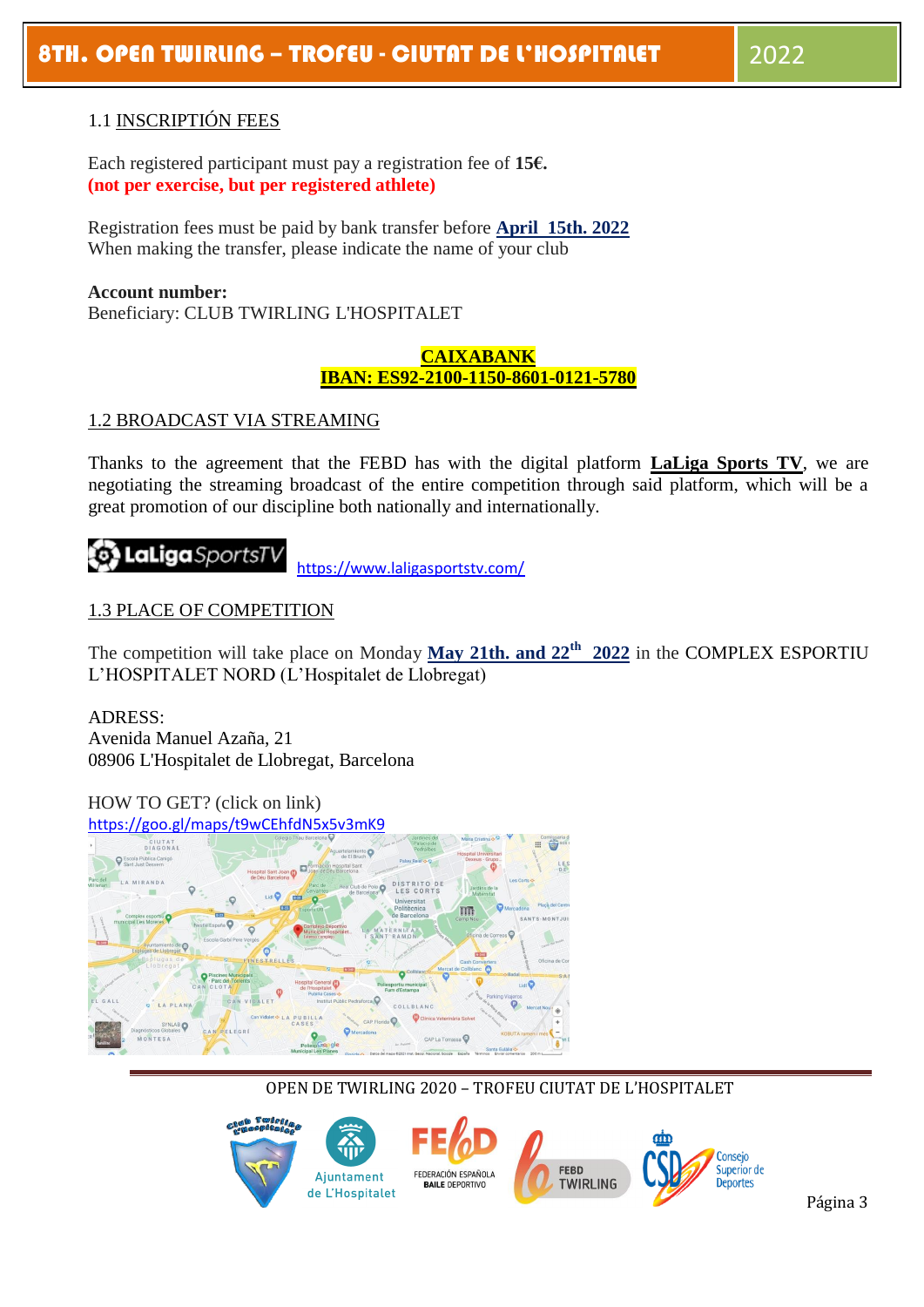

The sports hall is a sports space with a relevant degree of use in equipment. This consists of a special floating wood flooring approved for sports practice. This space has a minimum height of 8 free meters.

#### 1.4 ACCOMMODATION

During the month of April we will send everyone information about the possible accommodations, as well as their prices, which we will negotiate to make them as economical as possible.

#### 1.5 PUBLIC ENTRY PRICE

- Saturday 21:  $10,00 \in$
- Sunday 22:  $10,00 \in$
- Bonus 2 days:  $15,00 \in$

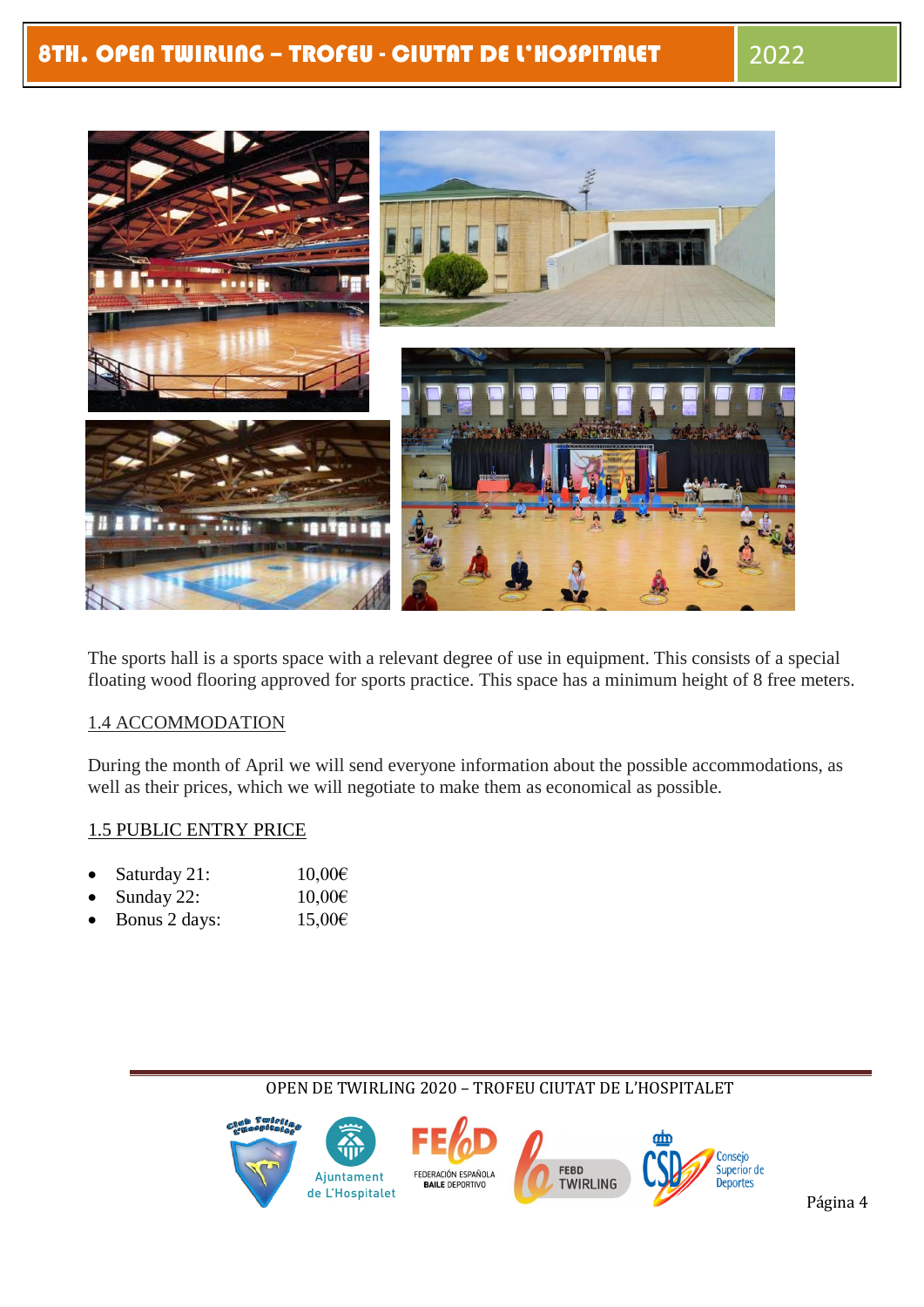## **2. AGES – CATEGORIES - LEVELS**

The age of the athletes will be calculated in relation to the solar year (January 1 to December 31), regardless of the day and month of birth. These ages are applicable in all competition levels of the Open (Basic, B, A and ELITE)

### **2.1 INDIVIDUALS: SOLO 1 BASTON – FREE STYLE**

#### **CATEGORIES LEVELS**

- Benjamín: from 6-7 years.
- Infantil: from  $8 9$  years.
- Cadete: from  $10 11$  years
- Juvenil: from  $12 14$  years.
- Junior: from  $15 17$  years.
- Senior: from  $18 21$  years.
- Adult: from 21 years o more

# **2.2 PAIRS**

#### **CATEGORIES LEVELS**

- Benjamín: from 6-7 years. (BASIC, LEVEL B)
- Infantil: from 8 9 years. (BASIC, LEVEL B)
- Cadete: from 10 11 years (BASIC, LEVEL B, LEVEL A)
- 
- 
- 

#### **AGE CALCULATION: The age of the major component will be taken as reference.**

#### **TEAMS: (from 5 to 9 members)**

#### **CATEGORIES LEVELS**

- 
- Infantil: from 6 9.99 years. (BASIC, LEVEL B)
- 
- 
- Cadete: from 10 11.99 years (BASIC, LEVEL B, LEVEL A) Junior: from 12 - 17 years. (BASIC, LEVEL B, LEVEL A, LEVEL ELITE) Senior: from 17.1 years or more. (BASIC, LEVEL B, LEVEL A, LEVEL ELITE)
- 

# **CALCULATION AGE: The age of the components will be added and the result will be divided by the number of components of the Team. The resulting sum will determine the category.**

# **IMPORTANT:**

In this Elite Level, there aren't Content Restriction, so the registered athletes can perform the technique they deem appropriate.

OPEN DE TWIRLING 2020 – TROFEU CIUTAT DE L'HOSPITALET



Juvenil: from 12 - 14 years. (BASIC, LEVEL B, LEVEL A) Junior: from 12 - 17 years. (BASIC, LEVEL B, LEVEL A, LEVEL ELITE) Senior: from 18 years or more. (BASIC, LEVEL B, LEVEL A, LEVEL ELITE)

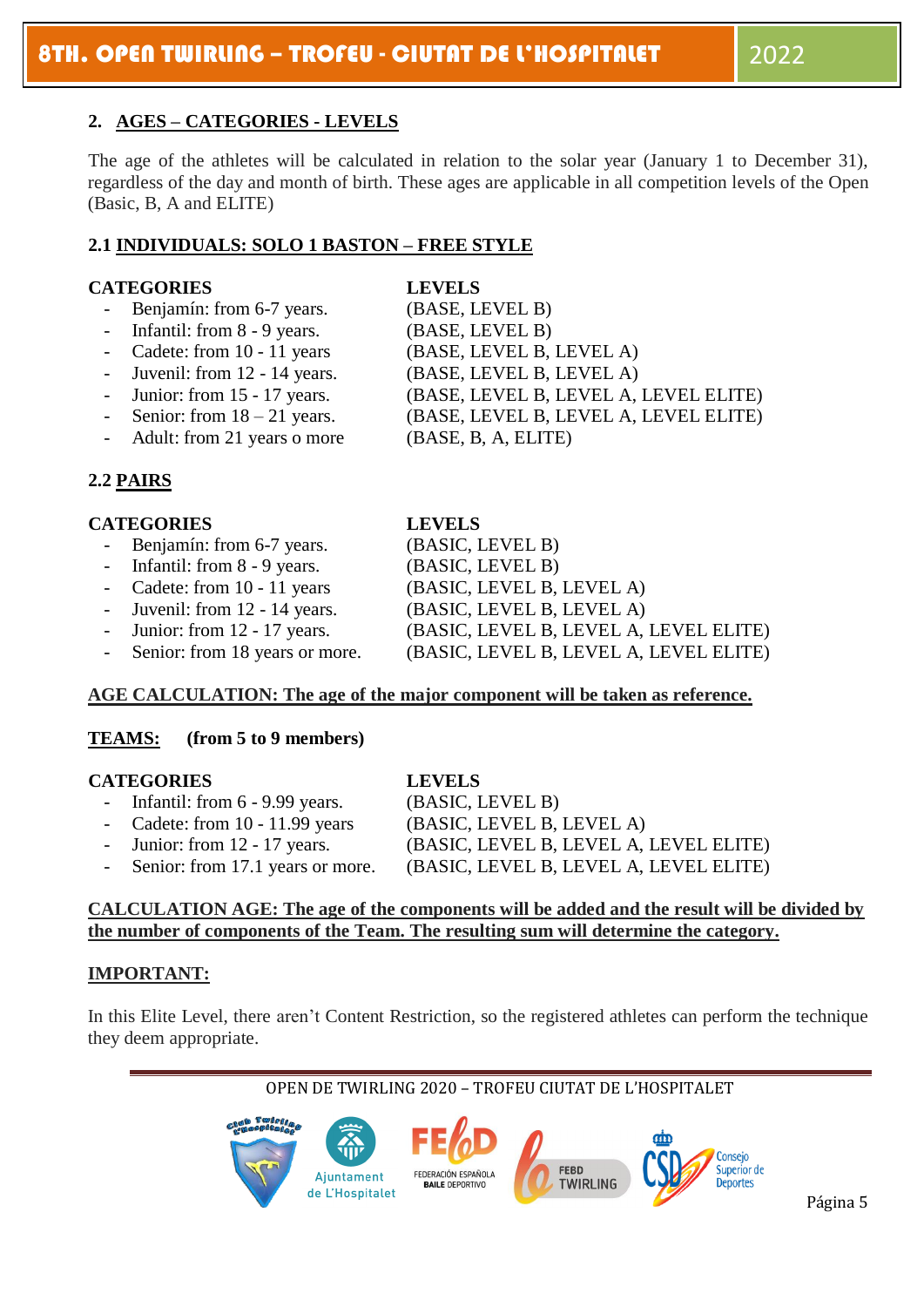#### **2.4 ARTISTIC GRUOPS (from 10 members)**

#### **CATEGORIES ONLY ONE LEVEL**

- Cadete: from 06 11.99 years
- Junior: from 12 17 years.
- Senior: from 17.1 years or more.

#### **CALCULATION AGE: The age of the components will be added and the result will be divided by the number of components of the Team. The resulting sum will determine the category.**

# **3. JUDGES**

The competition will be scored by a professional jury made up of a minimum of 3 Judges, plus the President of the Jury, empowered to judge. (WBTF system).

If any participating country wishes to contribute a judge to the competition, it must communicate this sufficiently in advance. (Maximum 1 judge per participating country).

These judges must have a good understanding of the WBTF scoring system.

The organization will take care of all your meals and will see the possibility of covering the cost of your hotel stay.

The competition judges will meet on FRIDAY, MAY 20, in the afternoon / evening before starting the competition. The meeting will be led by a Spanish Judge with a WBTF degree.

If the number of judges allows us, we will make two Judge tables.

#### **4. AWARDS**

All clubs will receive:

• 1 Cup or Trophy of participation.

All participants will receive:

- 1 participation medal.
- 1 accrediting Diploma

The first 6 classified in each specialty, category and level, will receive:

- 1 Medal (only the first 3)
- 1 Plate (4th, 5th and 6th)
- 1 accrediting Diploma.
- Teams and groups will receive 1 cup (only the first 3)
- 1 Plate (4th, 5th and 6th)The winning club of the Open will receive an accrediting trophy.

The Open winning club will receive a trophy that will accredit them as the absolute winner of the Open 2022

The calculation to determine the winning club of the Open, will be established by accumulation of points, for each one of the presented exercises.

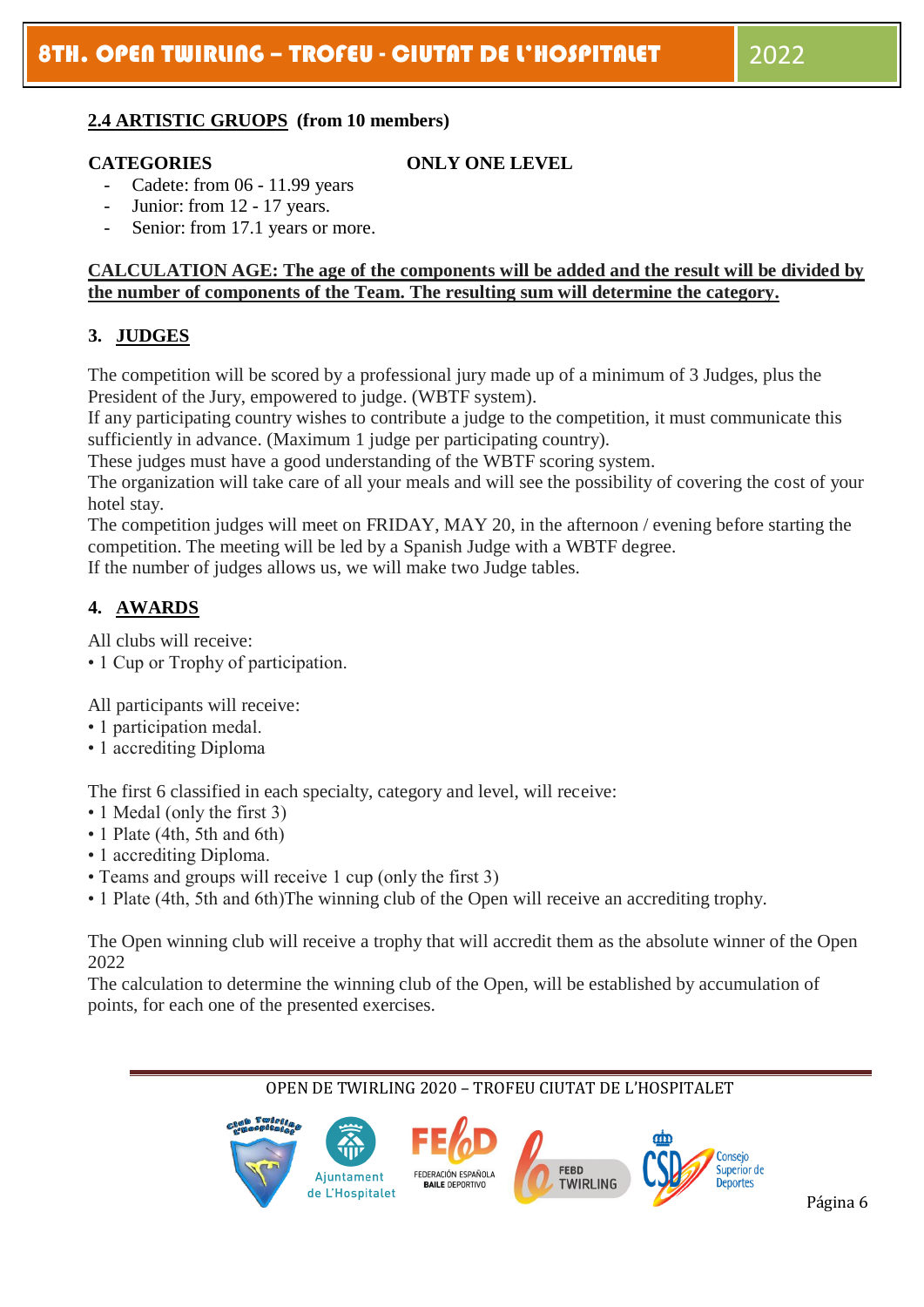## **5. ORDER OF APPARENCE**

The order of action will be given by a previous draw, made by the organization.

The competition will take place in the following order:

- Solo 1 Baton (music WBTF)
- Individual Free Style
- Pairs
- Teams

# **6. MUSICS**

The music must be uploaded to a **DRIVE** that we will enable for each participating club.

All participating clubs must upload their music in mp3 format, in the DRIVE indicating:

- Name of the athlete pair team
- Level
- Age category

#### **7. SCHEDULE (provisional)**

Saturday 21:

- 08.00 h. Concentration of athlets
- 08.30 h. Presentation of participanting clubs
- 09.00 h. Start competition
- 19.00 h. End competition

Sunday 22:

- 08.30 h. Concentration of athlets
- 09.00 h. Start competition
- 19.00 h. Awards

**NOTE: The schedules are indicative and may vary for reasons of the competition.**

#### OPEN DE TWIRLING 2020 – TROFEU CIUTAT DE L'HOSPITALET ന്ന Consejo Superior de FEBD FEDERACIÓN ESPAÑOLA Ajuntament **TWIRLING BAILE DEPORTIVO Deportes** Página 7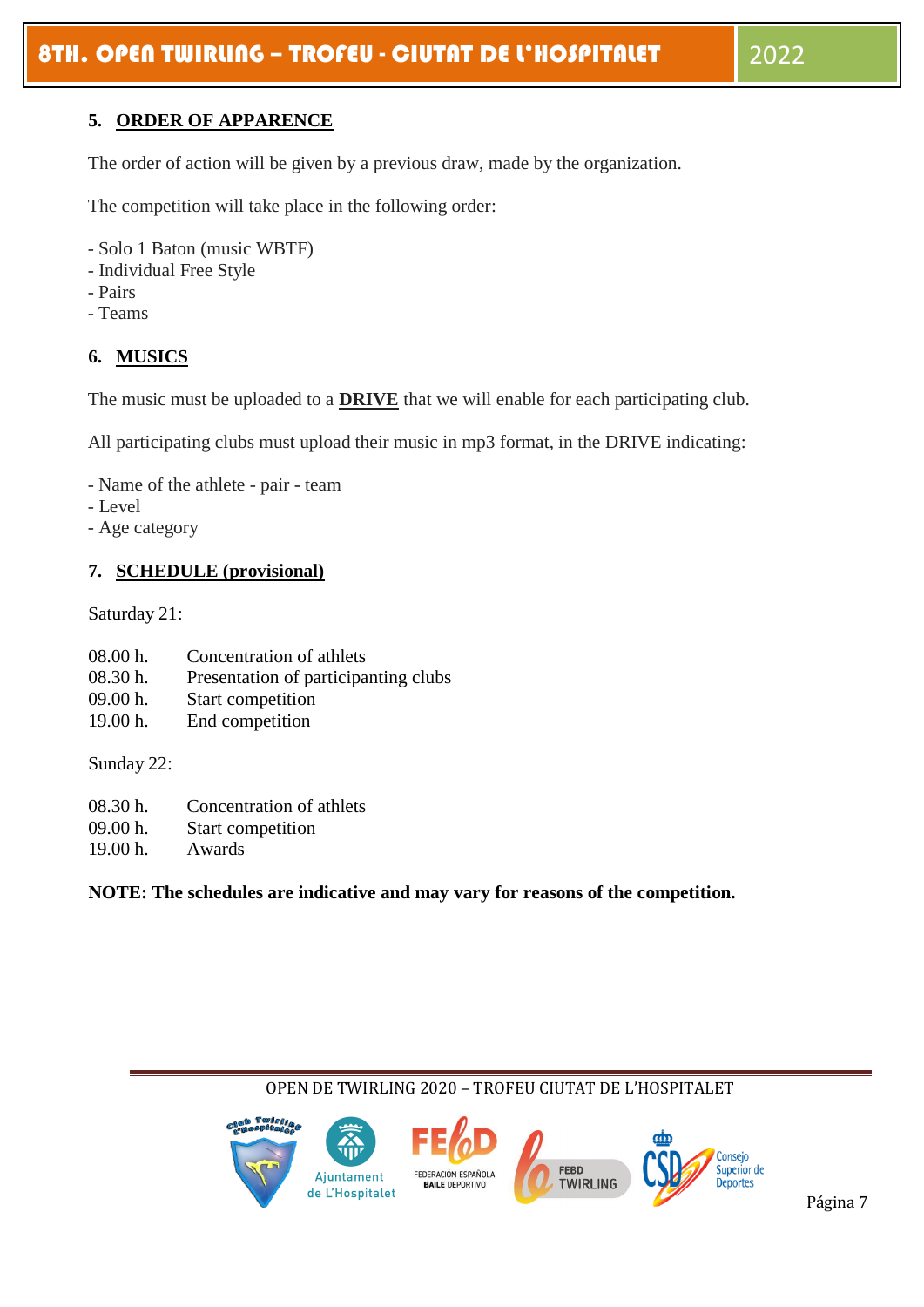# **8. RESTRICTION CHART IN ALL CATEGORIES**

| <b>RESTRICTION CHART SOLO 1 BATON – FREE STYLE – PAIRS - TEAMS</b> |                                                                                                                                                                                      |                                                                                                                                                                                                                                                                                        |                                                                                                                                                                                                                                                                                                                                                                                                                                                              |  |  |  |  |  |  |
|--------------------------------------------------------------------|--------------------------------------------------------------------------------------------------------------------------------------------------------------------------------------|----------------------------------------------------------------------------------------------------------------------------------------------------------------------------------------------------------------------------------------------------------------------------------------|--------------------------------------------------------------------------------------------------------------------------------------------------------------------------------------------------------------------------------------------------------------------------------------------------------------------------------------------------------------------------------------------------------------------------------------------------------------|--|--|--|--|--|--|
| <b>MOVES</b>                                                       | <b>LEVEL BASIC</b>                                                                                                                                                                   | <b>LEVEL B</b>                                                                                                                                                                                                                                                                         | <b>LEVEL A</b>                                                                                                                                                                                                                                                                                                                                                                                                                                               |  |  |  |  |  |  |
| <b>SPINS</b>                                                       | 1 Spin:<br><b>Baton</b><br><b>Releases No Restrictions</b><br><b>Reception No Restrictions</b><br><b>Body</b><br><b>Releases No Restrictions</b><br><b>Reception No Restrictions</b> | 1-2 Spins<br><b>Baton</b><br><b>Releases No Restrictions</b><br>Reception No Restrictions<br><b>Body</b><br>Releases No Restrictions<br>Reception No Restrictions<br>3 Spins<br><b>Baton</b><br><b>Standard Release</b><br><b>Standard Reception</b><br><b>Body</b><br>No Restrictions | 1-2-3 Spins<br><b>Baton</b><br><b>Releases No Restrictions</b><br><b>Reception No Restrictions</b><br><b>Body</b><br>Releases No Restrictions<br>Reception No Restrictions<br>4 Spins<br>Baton<br><b>Standard Release</b><br><b>Standard Reception</b><br><b>Body</b><br>No Restrictions                                                                                                                                                                     |  |  |  |  |  |  |
| <b>AERIAL</b><br><b>GYMNASTIC</b>                                  | Not Allowed with or without the toss.                                                                                                                                                | Not Allowed with or without the toss.                                                                                                                                                                                                                                                  | Aerial cartwheels ONLY (1) under the<br>toss<br><b>Baton</b><br><b>Releases No Restrictions</b><br>Reception No Restrictions<br><b>Body</b><br>Minor body moves on release only are<br>allowed<br>Reception No Restrictions<br>Aerial Cartwheels cannot be used in<br>combination with any other body move<br>No other aerial gymnastic moves<br>allowed                                                                                                     |  |  |  |  |  |  |
| <b>STATIONARY AND</b><br><b>TRAVELLING</b><br><b>COMPLEX</b>       | Single MINOR body move under the toss<br><b>Baton</b><br><b>Standard Release</b><br><b>Standard Reception</b><br><b>Body</b><br>No Restrictions<br>No limited number                 | Single MAJOR body move under the toss<br><b>Baton</b><br><b>Standard Release</b><br><b>Standard Reception</b><br><b>Body</b><br>No Restrictions<br>No limited number                                                                                                                   | Single major body move with 2 spins<br>under toss<br><b>Baton</b><br><b>Standard Release</b><br><b>Standard Reception</b><br><b>Body</b><br>No Restrictions<br>Double major body move is allowed<br>under the toss, either traveling or<br>stationary<br><b>Baton</b><br><b>Standard Release</b><br><b>Standard Reception</b><br><b>Body</b><br>No Restrictions<br>Double Major Tricks are allowed,<br>either Stationary or Travelling. No<br>limited number |  |  |  |  |  |  |
| <b>DOUBLES</b><br><b>ELEMENTS TRICKS</b>                           | Not Allowed under the toss<br>No Restrictions                                                                                                                                        | Not Allowed under the toss                                                                                                                                                                                                                                                             | Double major body moves are allowed<br>under the toss, either traveling or<br>stationary<br>No limited number<br><b>Baton</b><br><b>Standard Release</b><br><b>Standard Reception</b><br><b>Body</b><br>No Restrictions<br>No Restrictions                                                                                                                                                                                                                   |  |  |  |  |  |  |
| <b>ROLLS</b>                                                       |                                                                                                                                                                                      | No Restrictions                                                                                                                                                                                                                                                                        |                                                                                                                                                                                                                                                                                                                                                                                                                                                              |  |  |  |  |  |  |
| <b>CONTACT MAT.</b>                                                | No Restrictions                                                                                                                                                                      | No Restrictions                                                                                                                                                                                                                                                                        | No Restrictions                                                                                                                                                                                                                                                                                                                                                                                                                                              |  |  |  |  |  |  |





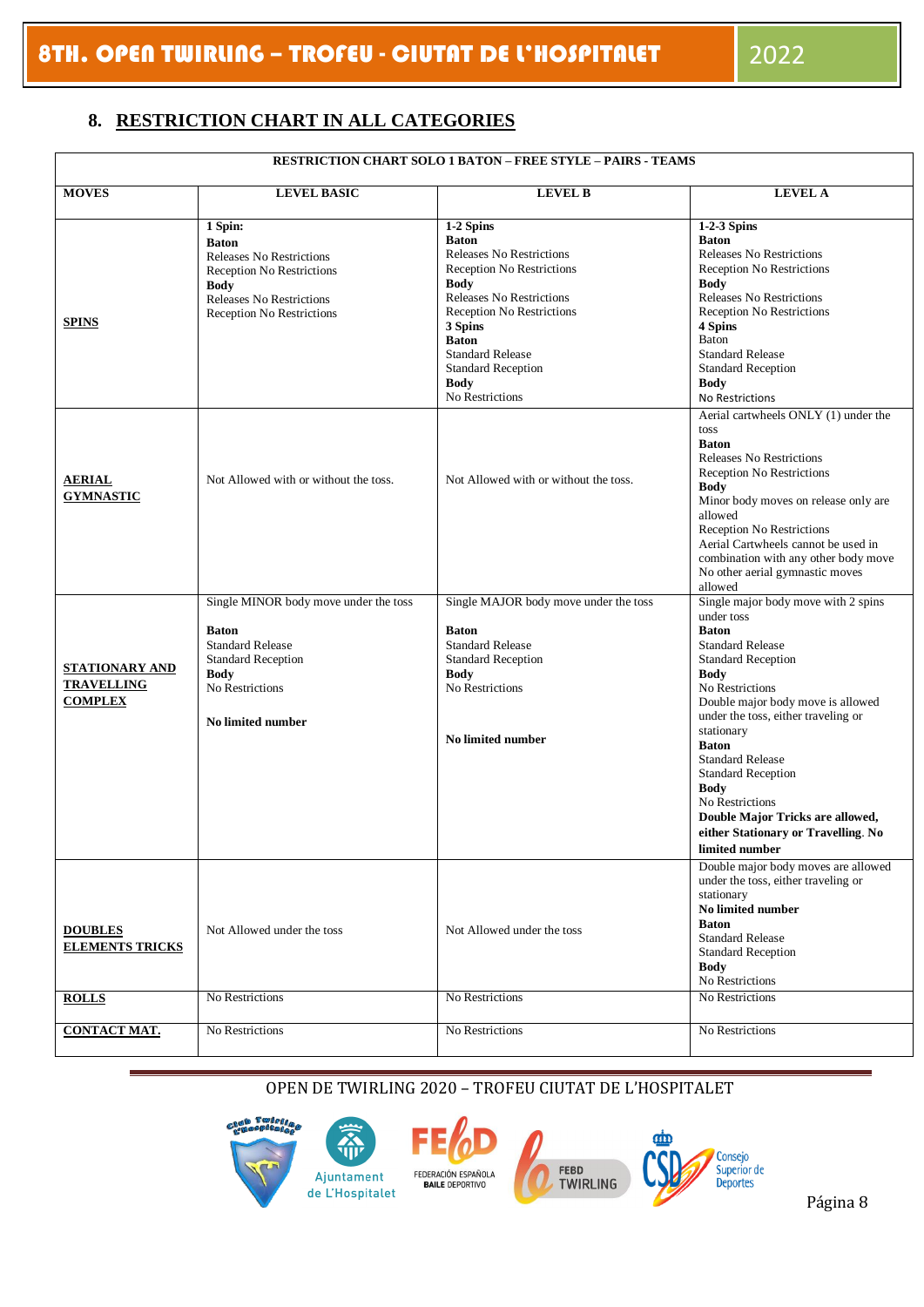| <b>ATISTIC GROUPS</b>                                 |                                                                                                                                                                                                              |  |  |  |  |  |
|-------------------------------------------------------|--------------------------------------------------------------------------------------------------------------------------------------------------------------------------------------------------------------|--|--|--|--|--|
| <b>MOVES</b>                                          | <b>LEVEL BASIC</b>                                                                                                                                                                                           |  |  |  |  |  |
| <b>SPINS</b>                                          | $1/2$ Spins:<br><b>Baton</b><br><b>Releases No Restrictions</b><br>Reception No Restrictions<br><b>Body</b><br>Releases No Restrictions<br>Reception No Restrictions                                         |  |  |  |  |  |
| <b>AERIAL</b><br><b>GYMNASTIC</b>                     | Not Allowed with or without the toss.                                                                                                                                                                        |  |  |  |  |  |
| STATIONARY AND<br><b>TRAVELLING</b><br><b>COMPLEX</b> | ONLY ONE major movement is allowed under the toss.<br>Ex. Illusion, Walkover,<br><b>Baton</b><br><b>Standard Release</b><br><b>Standard Reception</b><br><b>Body</b><br>No Restrictions<br>No limited number |  |  |  |  |  |
| <b>DOUBLES</b><br><b>ELEMENTS TRICKS</b>              | Not Allowed under the toss                                                                                                                                                                                   |  |  |  |  |  |
| <b>ROLLS</b>                                          | No Restrictions                                                                                                                                                                                              |  |  |  |  |  |
| <b>CONTACT MAT.</b>                                   | No Restrictions                                                                                                                                                                                              |  |  |  |  |  |

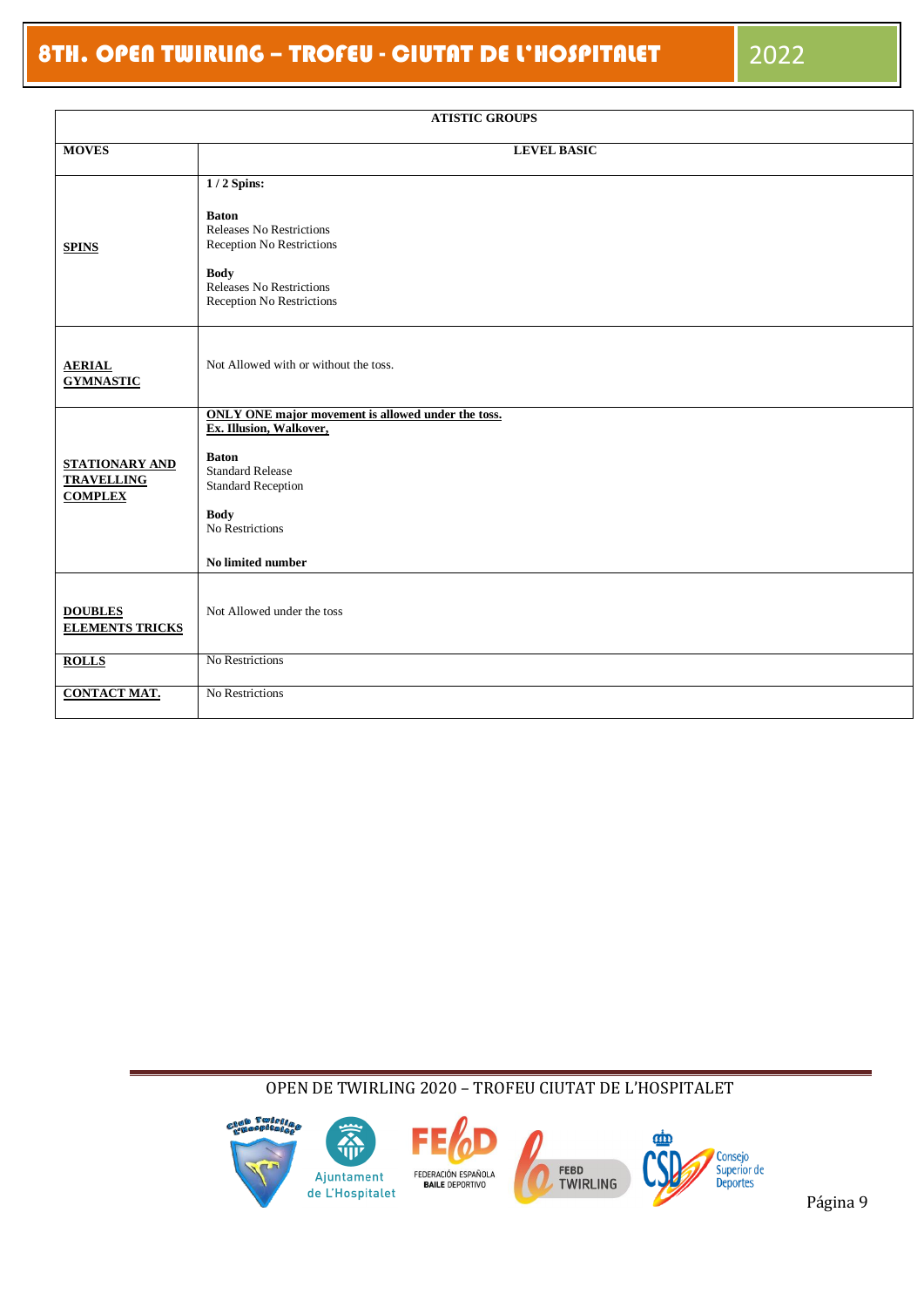# **9. TIMES**

#### **SOLO 1 BATON**

|                       | <b>BASIC LEVEL</b> |                |                | <b>ELITE</b> |
|-----------------------|--------------------|----------------|----------------|--------------|
| <b>CATEGORY</b>       |                    | <b>LEVEL B</b> | <b>LEVEL A</b> |              |
| <b>BENJAMIN</b>       | 1,44               | 1,44           | <b>NO</b>      | <b>NO</b>    |
| <b>INFANTIL</b>       | 1,44               | 1,44           | <b>NO</b>      | <b>NO</b>    |
| <b>CADETE</b>         | 1,44               | 1,44           | 1,44           | <b>NO</b>    |
| <b>JUVENIL/JUNIOR</b> | 1,44               | 1,44           | 1,44           | 1,44         |
| <b>SENIOR</b>         | 1,44               | 1,44           | 1,44           | 1,44         |
| <b>ADULT</b>          | 1,44               | 1,44           | 1,44           | 1,44         |

#### **FREE STYLE**

| <b>CATEGORY</b>       | <b>LEVEL BASIC</b> | <b>LEVEL B</b> | LEVEL A       | <b>ELITE</b>   |
|-----------------------|--------------------|----------------|---------------|----------------|
| <b>BENJAMIN</b>       | 1,00               | $1,00 - 1,30$  | <b>NO</b>     | <b>NO</b>      |
| <b>INFANTIL</b>       | 1,00               | $1,00 - 1,30$  | <b>NO</b>     | <b>NO</b>      |
| <b>CADETE</b>         | 1,00               | $1,00 - 1,30$  | $1,30 - 2,00$ | N <sub>O</sub> |
| <b>JUVENIL/JUNIOR</b> | 1,00               | $1,30 - 2,00$  | $1,30 - 2,00$ | $1,30 - 2,00$  |
| <b>SENIOR</b>         | 1,00               | $2,00 - 2,30$  | $2,00 - 2,30$ | $2,00 - 2,30$  |
| <b>ADULT</b>          | 1,00               | $2,00 - 2,30$  | $2,00 - 2,30$ | $2,00 - 2,30$  |

#### **PAIRS**

| <b>CATEGORY</b> | <b>LEVEL BASIC</b> | <b>LEVEL B</b> | <b>LEVEL A</b> | <b>ELITE</b>  |
|-----------------|--------------------|----------------|----------------|---------------|
| <b>BENJAMIN</b> | 1,00               | $1,00 - 1,30$  | <b>NO</b>      | <b>NO</b>     |
| <b>INFANTIL</b> | 1,00               | $1,00 - 1,30$  | <b>NO</b>      | <b>NO</b>     |
| <b>CADETE</b>   | 1,00               | $1,30 - 2,00$  | $1,30 - 2,00$  | <b>NO</b>     |
| <b>JUNIOR</b>   | 1,00               | $1,30 - 2,00$  | $1,30 - 2,00$  | $1,30 - 2,00$ |
| <b>SENIOR</b>   | 1,00               | $2,00 - 2,30$  | $2,00 - 2,30$  | $2,00 - 2,30$ |

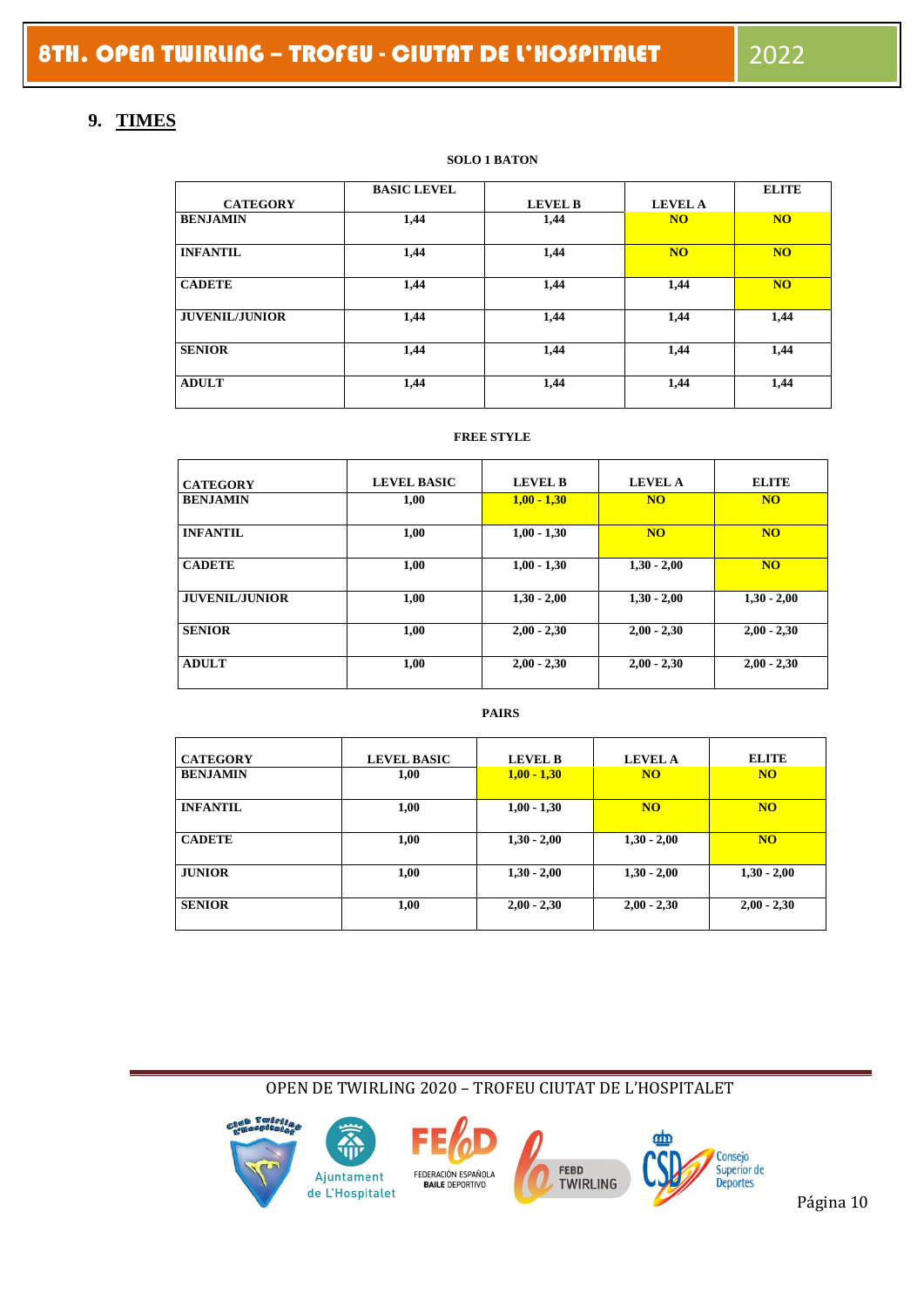#### **TEAMS**

| <b>CATGEORY</b> | <b>BASIC LEVEL</b> | <b>LEVEL B</b> | <b>LEVEL A</b> | <b>ELITE</b>  |
|-----------------|--------------------|----------------|----------------|---------------|
| <b>INFANTIL</b> | $1,30 - 2,00$      | $2,00 - 2,30$  | <b>NO</b>      | <b>NO</b>     |
| <b>CADETE</b>   | $1,30 - 2,00$      | $3,00 - 3,30$  | $3,00 - 3,30$  | <b>NO</b>     |
| <b>JUNIOR</b>   | $1,30 - 2,00$      | $3,00 - 3,30$  | $3,00 - 3,30$  | $3,00 - 3,30$ |
| <b>SENIOR</b>   | $1,30 - 2,00$      | $3,00 - 3,30$  | $3,00 - 3,30$  | $3,00 - 3,30$ |

#### **GROUPS**

| $3,00 - 3,30$ |
|---------------|
| $3,00 - 3,30$ |
| $3,00 - 3,30$ |
|               |

All exercises will have 10 seconds of tolerance time, both by default and by excess of official time.

#### **10. COSTUME**

#### A) Male / Female:

The costumes are totally free, but participants must remember that it is a SPORTS event. Any fabric and color is allowed.

- The shoes can be of any color. They can be Twirling, gymnastics, jazz or dance.
- In the locker room, any ornament is allowed except wire or fasteners with wires (for security).
- The use of any wall lamp is allowed in the hair.
- Hats or caps are not allowed on the head. No color lacquers are allowed on the hair.
- The use of watches, bracelets, chains, rings is prohibited.
- Only earrings such as stones, pearls, or similar are allowed. Hanging earrings are not allowed.
- For safety, fantasy makeup on the face (sequins, stones or drawings) is NOT allowed.

#### سبته Conseio FEBD Superior de FEDERACIÓN ESPAÑOLA Ajuntament **TWIRLING Deportes BAILE DEPORTIVO** Página 11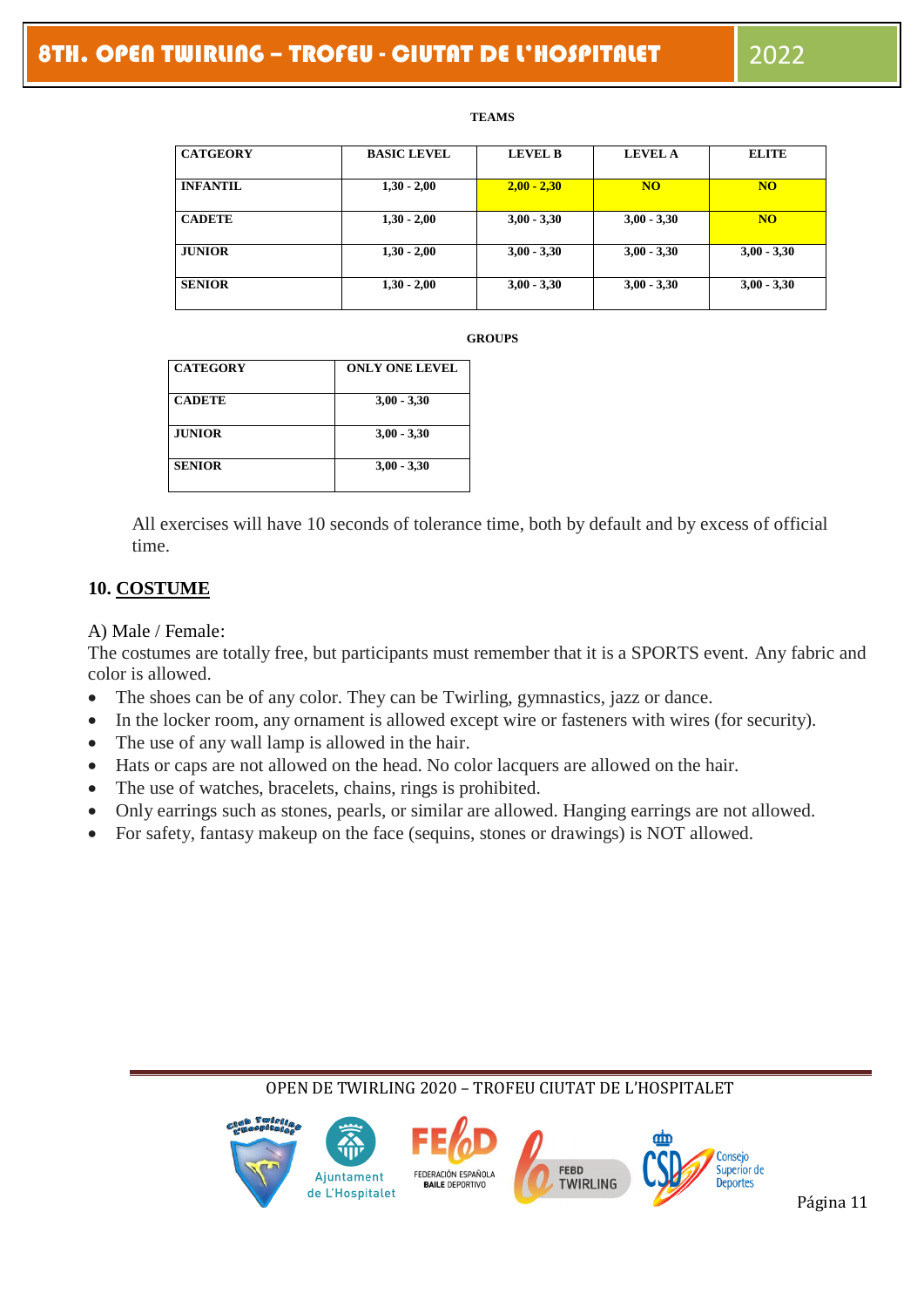#### **11. DEFINITION OF TERMS:**

Walkovers can be front or back.

- *Standard Reception*  (refers to type of catch) Vertical or Horizontal RH or LH catch or RH or LH grab.
- *Standard Release*  Vertical RH or LH thumb toss. Vertical RH or LH backhand toss or Horizontal, RH or LH forward or reverse.
- *Major Body Moves*: A move that requires significant control, flexibility, strength, amplitude and extension. This classification includes any body move desired and includes moves such as: Illusions, walkovers, leaps, or jumps (of any type), sauté arabesque, attitude, grand battement, sauté de basque, tour jeté, cabriole, forward or reverse. These moves will be approximately 3 or more counts in duration.
- *Minor Body Moves:* A move that does not require significant control, flexibility, strength, amplitude, or extension and additionally does not require horizontal or vertical reorientation to the baton (no body rotations <turns>) or maneuvering the body upside down (illusions, bows, etc). These moves will be approximately 2 counts in duration. This classification includes moves such as: hop, skip, chassé, piqué, step-step, and coupé, sauté. This category will often be used as preparation or follow through movements. *Refer to the definition of terms not defined in this chart*

#### *ATTENTION:* **The chaine' turn is in the same classification as spin. Ex. Single chaine turn = 1 spin; double chaine turn = 2 spins**

| <b>DROPS</b> |                                               |
|--------------|-----------------------------------------------|
| 0.2 Points   | Free Style, Pairs and Teams Level Basic and B |
| 0.75 Points  | Free Style Levels A - ELITE                   |
| 1.0 Point    | Pairs, Teams Levels A - ELITE                 |
| 1.0 Point    | Solo 1 Baton                                  |
| <b>TIMES</b> | TO OVERCOME OR NOT TO ARRIVE AT               |
|              | <b>TIME LIMITS</b>                            |
| 5.0 Points   | All specialities, Levels and Age Categories.  |

#### **12. PENALTYS**

#### **CONTENT RESTRICTION PENALTIES:**

The following penalties deducted for including material that is more than the written restrictions above shall be assessed for each illegal element:

|                         | Solo                    | <b>Free Style / Pairs</b> | Team                      |
|-------------------------|-------------------------|---------------------------|---------------------------|
| <b>Penalty Assessed</b> | 1 point per penalty per | 1 point per penalty per   | 10 points per penalty per |
|                         | judge                   | judge                     | judge                     |

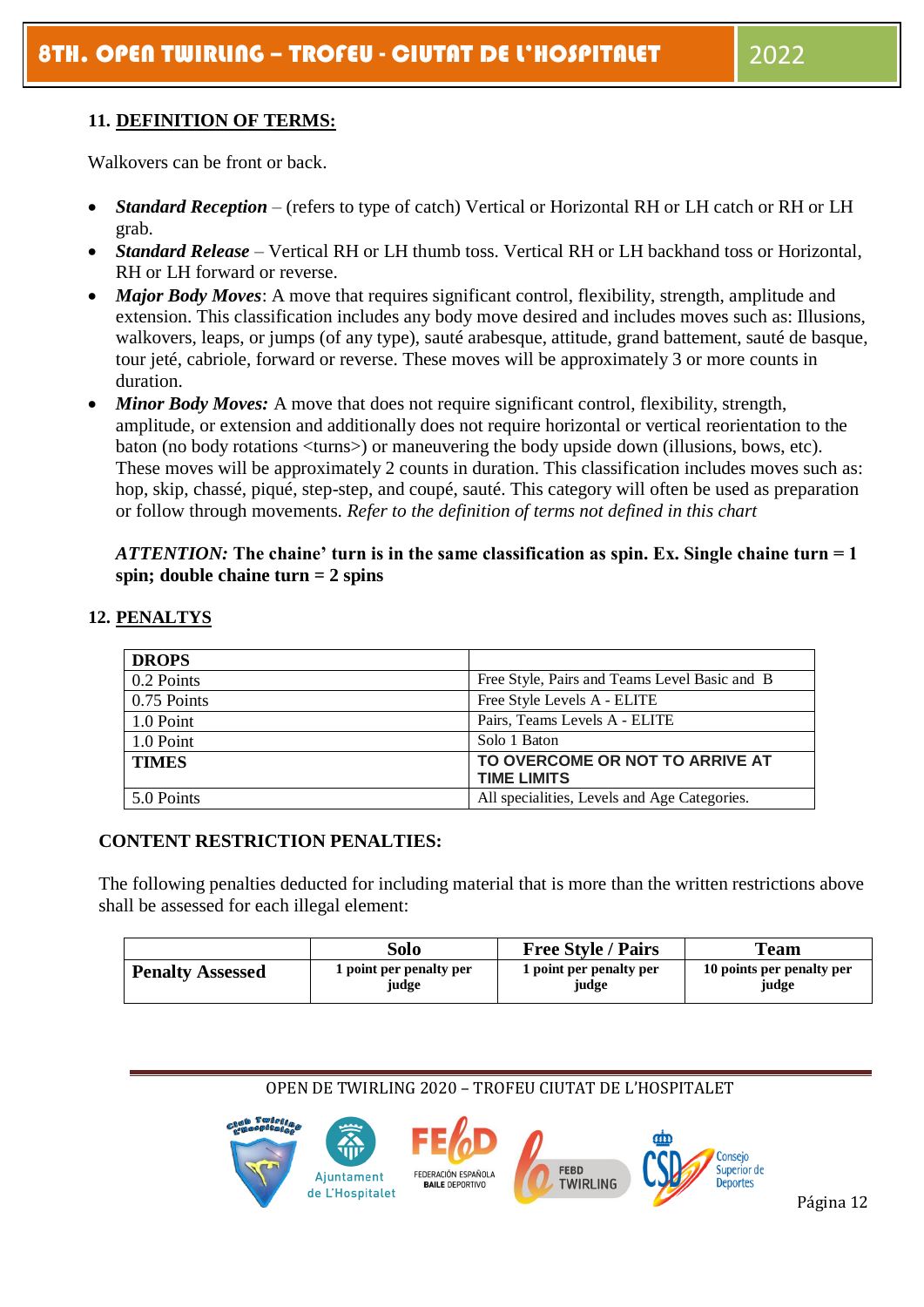#### **13. SCORE SISTEM**

EVENTS:

#### SOLO 1 BATON, FREESTYLE, PAIRS & TEAMS

The classification system will be used by each Judge (not by scores), that is, each judge will issue a score that will be displayed to determine their own classification. Then the following steps will be used:

Step # 1 - Any exercise that receives a majority of first places will determine the first place winner only.

If there is not a majority of first places that determine the winner, they will be counted by adding the rankings of each judge (adding the places each athlete received). The points awarded by each judge to give a place in the classification, determine all other locations only (from lowest to highest).

Example: If an exercise receives 1st place from one judge and 2nd place from the other two judges, that athlete's ranking points would add up to 5.

EXERCISE No. 1:

| JUDGE 1:        | 1st       |
|-----------------|-----------|
| <b>JUDGE 2:</b> | 3rd       |
| JUDGE 3:        | 5th       |
| SUM:            | 9th place |

#### EXERCISE No. 2:

| JUDGE 1:        | 1st       |
|-----------------|-----------|
| <b>JUDGE 2:</b> | 2nd       |
| <b>JUDGE 3:</b> | 2nd       |
| SUM:            | 5th place |

Step # 2 - When there is no majority of first-timers and there is a TIE on the place points, we will base ourselves on the total numerical total score of all the judges. The highest total score breaks the tie and determines the ranking.

Step 3: If Step 1 and Step 2 have been followed and there is still a tie, it will remain unbreakable.

Each Judge will issue a score to each exercise to carry out their classification, the exercise with the highest score will receive 1 point, the second classified 2 points, the third classified 3 points, and so on.

This means that the exercise with the highest score will receive fewer points, to determine the classification by points and not by score.

In case of a tie for third place, there will be NO fourth place, the next will be ranked fifth.